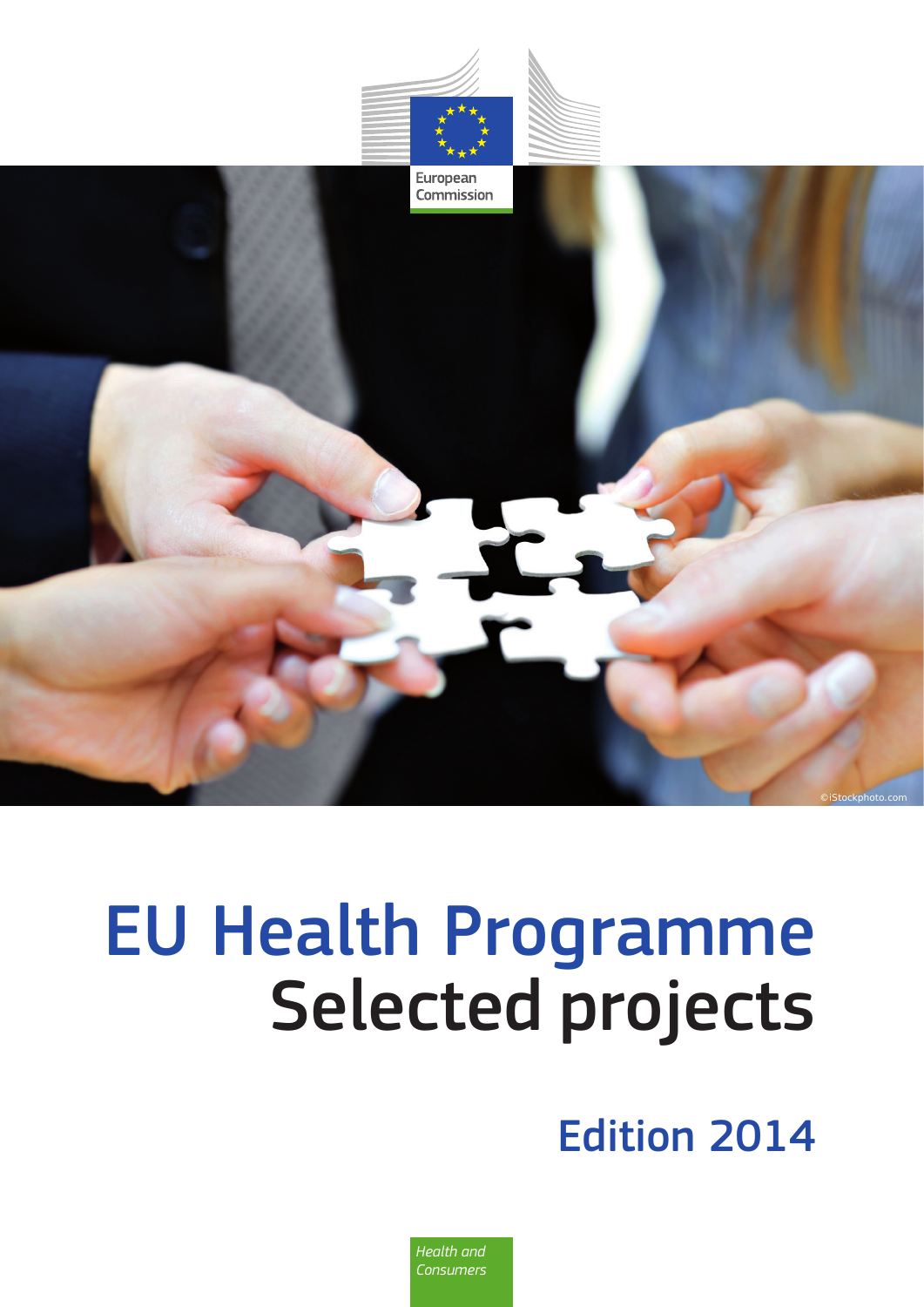## Foreword

This publication puts together 31 projects which were funded under the 2nd Health Programme of the European Commission and are presented to the public in a scientific poster exhibition at the European Health Forum Gastein 2014 and the 7th Annual European Public Health Conference 2014.

The 2nd Health Programme came into force on 1 January 2008 and is implemented through various actions namely, projects, Joint Actions, operating grants, conferences, direct grants to International Organizations and service contracts. The total budget of the programme rises to  $\epsilon$  321.5 million. The Programme aims at increasing solidarity and prosperity in the European Union by protecting and promoting health. The Programme is intended to complement the national actions and policies of the 28 EU countries by adding a European layer. This means that they involve actors from different countries and that the project outcomes are beneficial for several countries and can be applied to other countries as well.

The projects presented here cover a wide range of health themes, from health promotion to health security. They cover topics such as rare diseases, HIV/AIDS, good health in older age, antimicrobial resistance and organ donation to name a few. Although progress has been made with the previous and the existing Health Programme, the work is not concluded yet - an ageing society needs to concentrate on improving the health and safety of its citizens consistently. This is why the European Commission has proposed a new Health Programme which started in 2014 that continues the path we have taken with the first two Health Programmes and will help to face future health challenges all over Europe

European Commission Director-General for Health and Consumers Consumers, Health and Food Executive Agency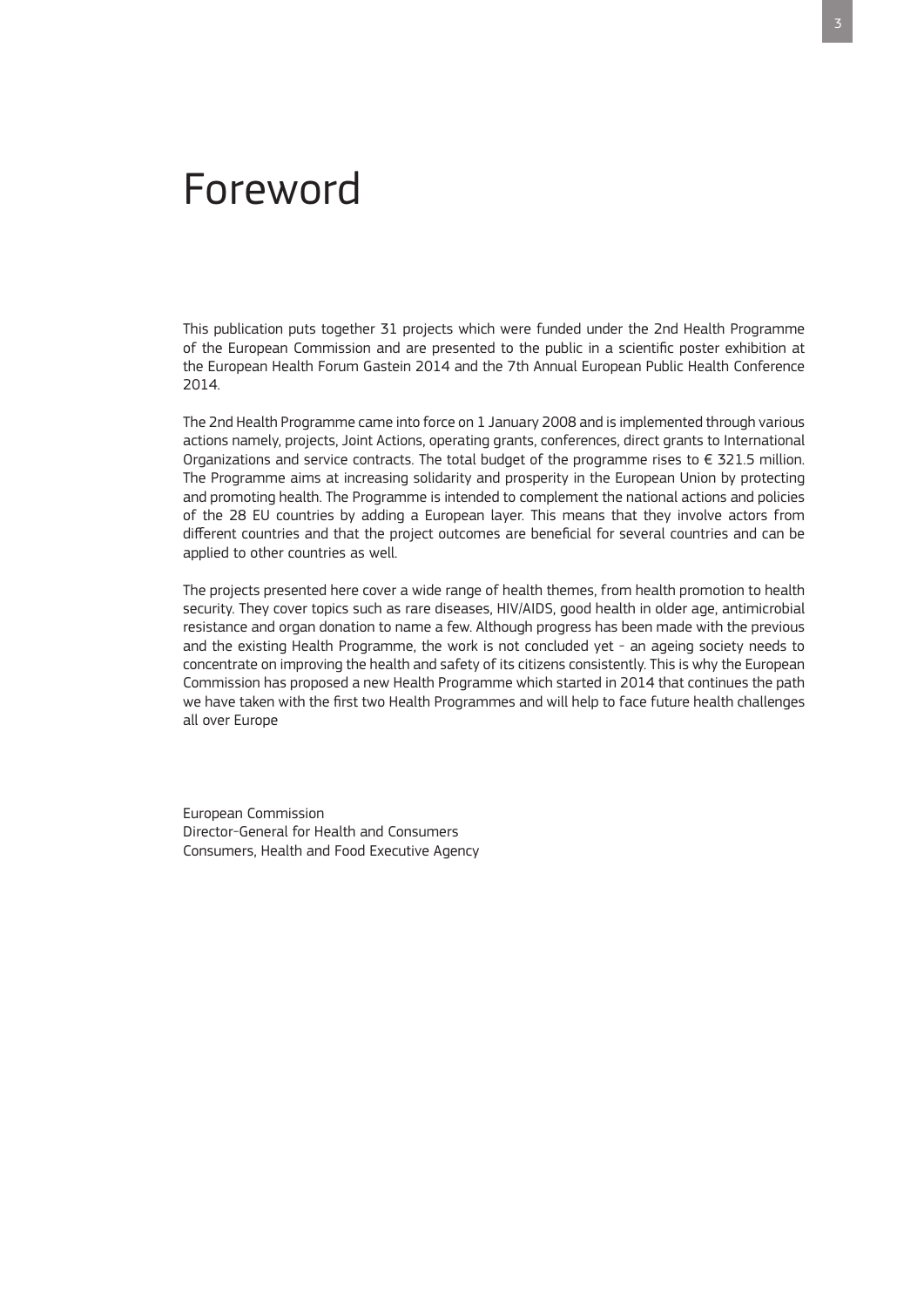## TABLE OF CONTENTS

#### Health Promotion 7

- 8 Action-For-Health - *Reducing health inequalities - preparation for action plans and structural funds project*
- 9 BISTAIRS - *Brief InterventionS in the Treatment of Alcohol use disorders In Relevant Settings*
- 10 CANCON *Joint action European Guide on Quality Improvement in Comprehensive Cancer Control*
- 11 CHRODIS - *Joint action Addressing chronic diseases and promoting healthy ageing across the life cycle*
- 12 EJA - *EUCERD Joint Action: working for rare diseases*
- 13 Equity Action - *Joint Action on Health Inequalities*
- 14 EUHANET - *European Haemophilia Network*
- 15 EUHWforce - *Joint action on European Health Workforce Planning and Forecasting*
- 16 Euroheart II - *European Heart Health Strategy II*
- 17 HIV COBATEST *- HIV community-based testing practices in Europe*
- 18 JAMIE - *Joint Action on Monitoring Injuries in Europe*
- 19 MHP Hands - *Mental Health Promotion Handbooks*
- 20 NEW Implementation *Nightlife Empowerment and Well-being Implementation project*
- 21 PASQ *Joint action on Patient Safety and Quality of Life*
- 22 RARECARENet *Information network on rare cancers*
- 23 SIALON II *Capacity Building In Combining Targeted Prevention with Meaningful HIV Surveillance among MSM*
- 24 YSAV *Understanding and addressing youth sexual coercion and violence as a threat to young people's sexual health in Europe*

## 25 Health Information

- 26 ACT *Advancing Care Coordination & TeleHealth Deployment Programme*
- 27 NEW BORN SCREENING - *Evaluation of population newborn screening practices for rare disorders in Member States of the European Union*
- 28 PHGEN II *European Best Practice Guidelines for QA, Provision and Use of Genome-based Information and Technologies*
- 29 WHO-EISAH *Cooperation between the EC and WHO Regional Office for Europe on further development of joint data gathering and common knowledge base relating to the alcohol situation and alcohol policies in the EU MS*

## 30 Health Security

- 31 ARPEC *Antibiotic Resistance and Prescribing in European Children*
- 32 EpiSouth+ *Network for the Control of Public Health Threats and other bio-security risks in the Mediterranean Region and Balkans*
- 33 EULID *European Living Donation and Public Health*
- 34 FLURESP *Cost-effectiveness assessment of European influenza human pandemic alert adn response strategies*
- 35 QUANDHIP *Joint action on Quality Assurance Exercises and Networking on the Detection of Highly Infectious Pathogens*
- 36 SHIPSAN ACT - *Joint action on the impact on maritime transport of health threats due to biological, chemical & radiological agents, including communicable diseases*
- 37 Quality Action *Joint action improving HIV Prevention in Europe*
- 38 ODEQUS *European Quality system indicators and methodology on organ donation*
- 39 PHASE *Public Health Adaptation Strategies to Extreme Weather Event*
- 40 SHARE *Single Hub and Access point for paediatric Rheumatology in Europe*